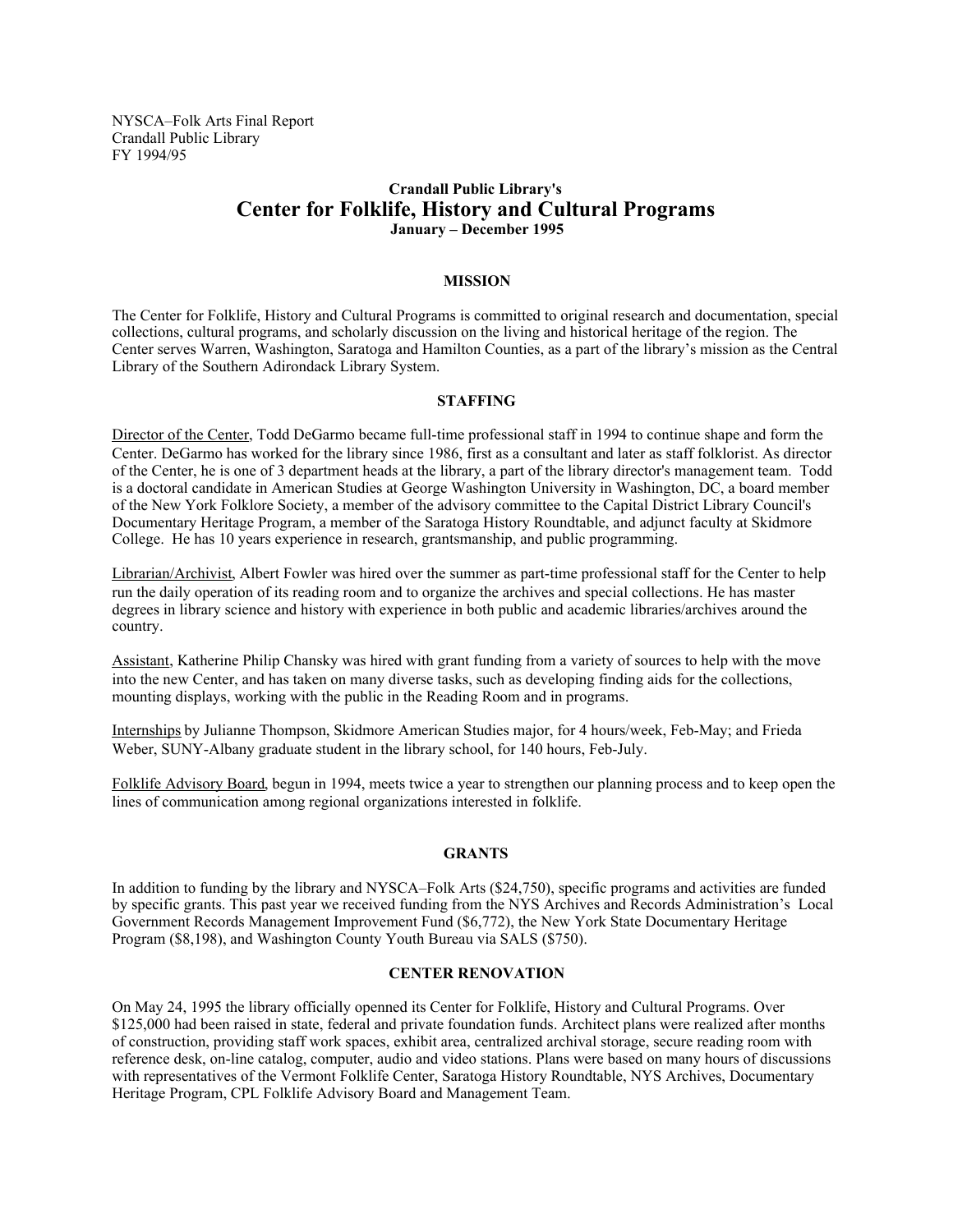## **PROGRAMS**

### **Folklife Music and Dance Series (6 programs • 6 groups • 2043 attendence)**

Publicity included press-releases, two-sided, 3-fold interpretative flyer/mailer, bulk-mailed to targeted families; feature story in the Post-Star of Glens Falls; and related Chautauqua program flyers and press materials. Funding came from NYSCA-Folk Arts and Crandall Public Library programming budget line.

Summer Evenings at the Bandstand, with 4 programs featuring 4 groups in 4 days in Glens Falls' City Park, as the openning for the library's Chautauqua program (audience total: 1665):

- Comhaltas Ceoltoiri Eireann
	- Irish music and step dancing Wednesday, July 12, 6 - 7:30 pm audience: 575
- Glens Falls City Band Concert Band Thursday, July 13, 6:30 - 7:30 pm audience: 400
- Rymanowski Brothers Orchestra Polish Polka music Friday, July 14, 6 - 7:30 pm audience: 320
- Alex Torres and Los Reyes Latinos Latin Dance music Saturday, July 15, 6 - 7:30 pm audience: 370

Roots and Branches of Bluegrass

3 sessions over 2 days (audience total: 164)

musicians John Rossbach and Dave Kiphuth (Fri only), with folklorist Daniel F. Ward:

• concert: Friday, October 20, 7 pm

CPL auditorium audience: 115 • workshops: Saturday, October 21 CPL Brown Room 10 am: 28 participants 11 am: 21 participants

Adirondack Fiddling

3 sessions over 2 days (audience total: 214)

- musicians Vic Kibler and Paul Kibler, with folklorists George and Vaugh Ward (Fri only)
	- concert: Friday, October 27, 7 pm CPL auditorium audience: 148 • workshops: Saturday, October 28 CPL Brown Room 10 am: 37 participants 11 am: 29 participants

**Folklife Lecture Series (3 programs • 3 speakers • 275 attendence)**

Jewish Communities Upstate, was the second of a continuing series of public lectures by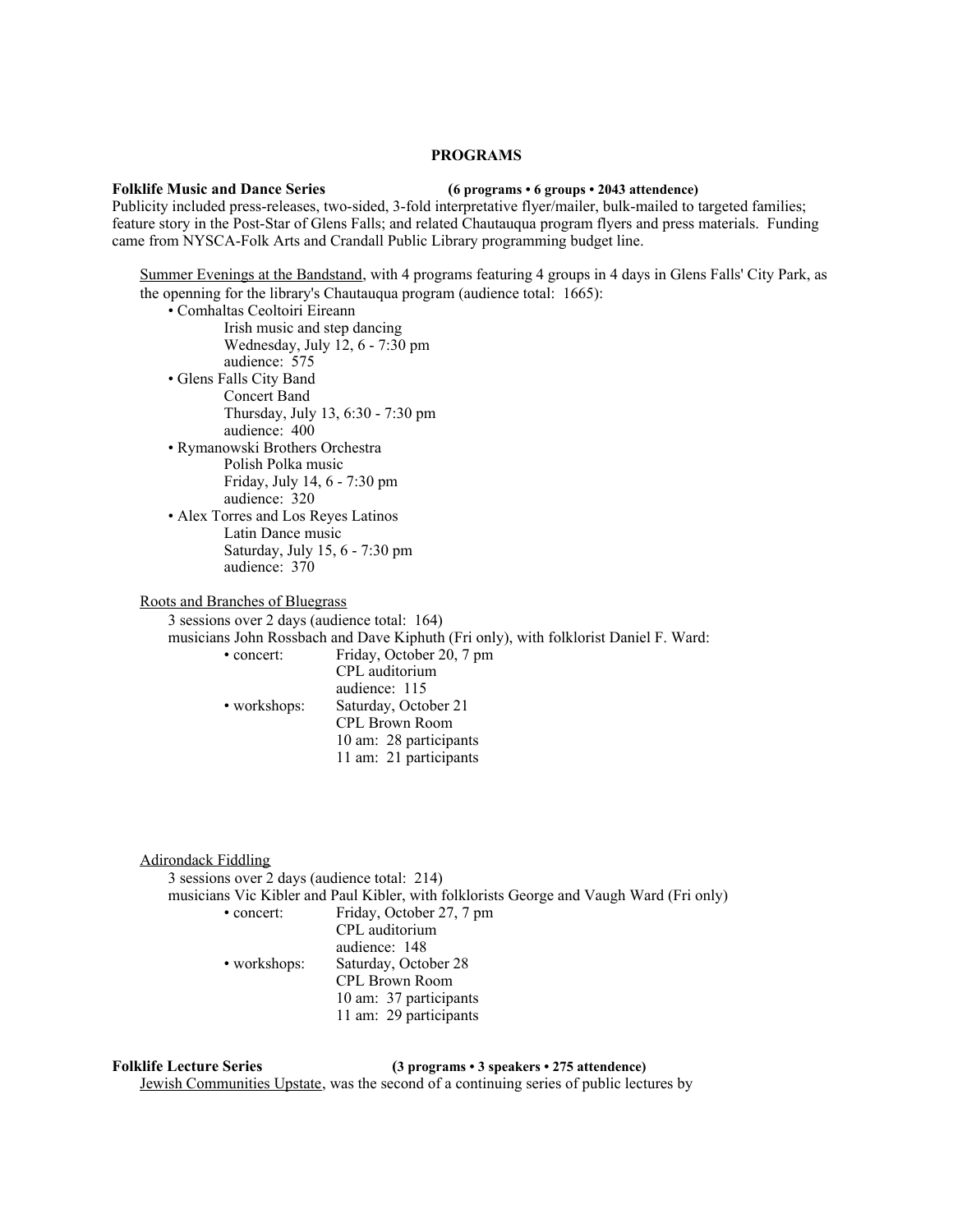scholars on research related to folklife studies held at the library. An interpretative publicity flyer was bulk mailed; introductions were made by the Director of the Center; a formal presentation was followed by a question and answer session.

• The Jews of Northeastern New York by Walter Zenner, Professor of Anthropology, SUNY-Albany Monday October 23, 7 pm CPL auditorium attendence: 118 • The Jewish Catskills by Shalom Goldman, Professor of Hebrew Studies and Comparative Literature, Dartmouth Monday, October 30, 7 pm CPL auditorium attendence: 67 • Adirondack Diaspora by Amy Godine, independent scholar and freelance writer Monday, November 6, 7 pm CPL Brown Room attendence: 90

# **Growing Up in the North Country (1 program with 6 sessions • 1 artist • 165 attendence)**

Adirondack Garnet with Judy Brown of Queensbury (Warren Co.) 165 people participated in this year's workshop series (ongoing since 1989), featuring 1 program in 6 sessions, travelling to 3 sites Publicity included a 3-fold interpretative flyer, "Adirondack Garnet" , press release, and a feature story in the *Post-Star*, Glens Falls. Handouts included the 3-fold flyer, a 2-sided sheet, "The Garnet Story" and a piece of garnet jewelry.

> Granville 6th grade at Pember Library (Washington County) Tuesday, November 14 2 sessions: 45 participants Salem 6th grade at Bancroft Library (Washington County) Wednesday, November 15 2 sessions: 80 participants Whitehall Library cancelled due to weather Crandall Public Library, Glens Falls (Warren County) Saturday, November 18 2 sessions: 40 participants

## **Exhibits**

Displays around the library since Fall 1995:

in the gallery: *American Folklife: A Commonwealth of Cultures* (from Library of Congress); in free standing cases:

origami by Dan Bush; Adirondack Pack Basket by Jack Leadley; Balsam Pillows; Tyed fishing flies by Marc Francato; and Adirondack Garnet by Judy Brown; on the gallery wall:

scenes from our children's workshop series, *Growing Up in the North Country*; in the gallery's fixed cases :

Photographs and maps from the collections, and Glens Falls Community Theatre.

# **Speaking Engagements (6 programs • 150 attendence)**

Todd DeGarmo presented 6 public talks:

"Folklife Studies and Indian Camps in Saratoga Springs", guest lecture for Skidmore College's senior seminar, *Saratoga Landscapes*, Feb 16.

"Balsam, Baskets and Bootlegging, or How to Tell Mom You're a Folklorist", slide talk to Salem Senior Citizens, April 6.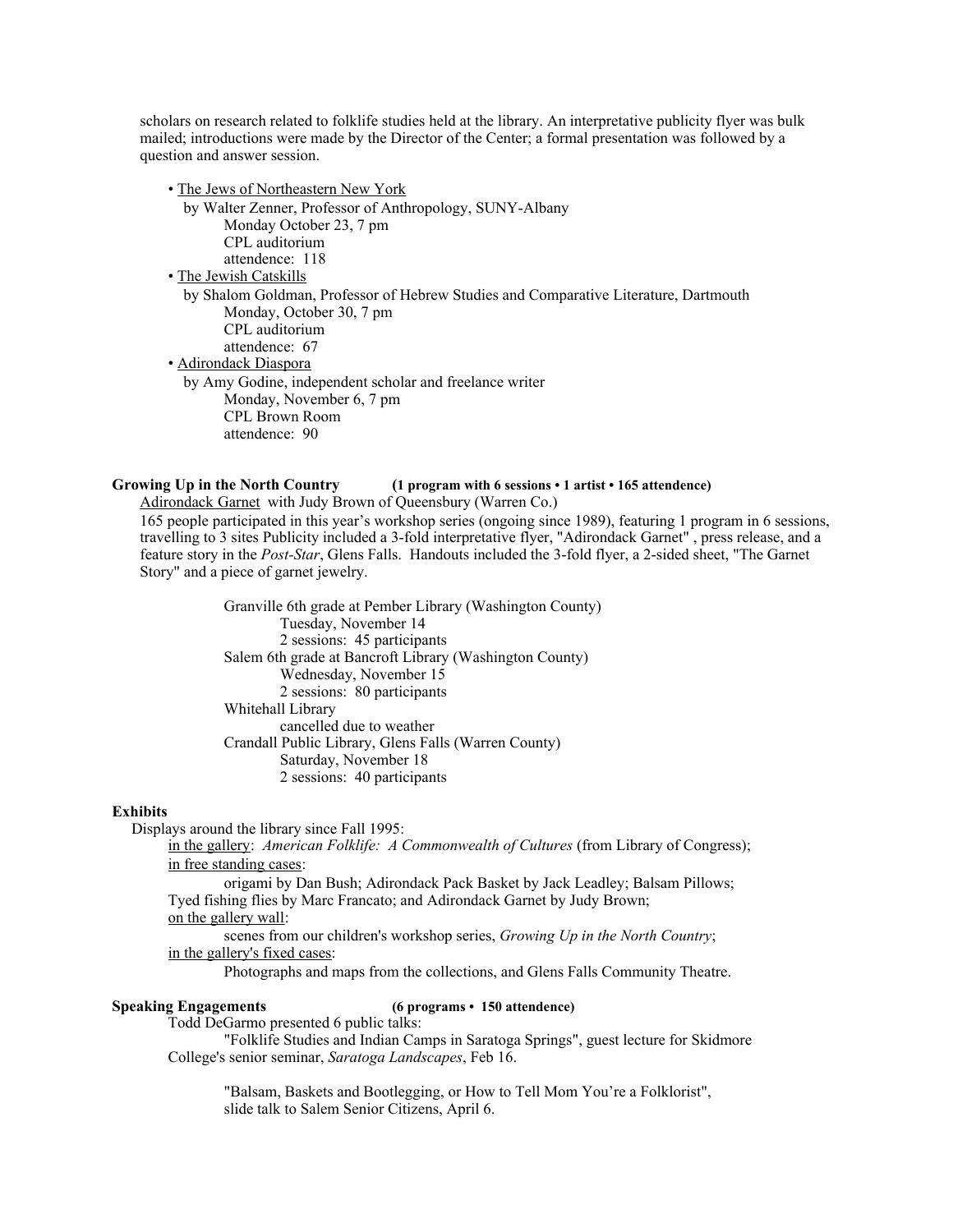"Folklife Studies and Oral History" discussion for Lake George Arts Project, April 17.

"Growing Up in the North Country", for the panel, "Across Generations, By and For Youth–New Perspectives on Young People's Folk Arts Programming", for the NYSCA-<br>d conference, ArtWORKS for Young People, Brooklyn Academy of Music, May 11. sponsored conference, ArtWORKS for Young People, Brooklyn Academy of

"Indian Camps and Upstate Tourism", paper presentation, while chairing the scholarly panel, "Folklife and the Study of Community", at the American Association for State and Local History's annual conference in Saratoga Springs, Sept 7.

"The Folklife Center at Crandall Public Library", presentation at the meeting of the Warren County Department of Tourism, Sept 18.

## **ARCHIVES AND SPECIAL COLLECTIONS**

As director of the Center and the library's Records Management Officer, DeGarmo manages the library's institutional archives and special collections.

## **Collection Development**

Guided by the Board-approved Collections Development Policy, DeGarmo is responsible for acquisitions, using a \$5000 budget in 1995 to purchase a non-circulating research collection on the history and culture of northeastern NY, with additional special emphasis on folk arts and folklife studies:

> Purchases: 205 titles at a cost of \$4267<br>Donations: 45 titles processed 45 titles processed

We also receive donations of other types of materials (maps, manuscripts, photos, etc) that are being processed by Center staff, interns, and volunteers for use in the Reading Room.

#### **Use of the Collections**

The Reading Room had a total of 1222 users for 1995, even with the disruptions associated with the renovation, move and scheduled hours of the new Center:

| Jan  | 114                             | July               | 93 (open 10 hr/wk)            |
|------|---------------------------------|--------------------|-------------------------------|
| Feb  | 113 (Tech Serv, too)            | Aug                | 92 (open $10 \text{ hr/wk}$ ) |
| Mar  | 107                             | Sept               | 122 (10 to 15 hr/wk)          |
| Apr  | 77 (move)                       | Oct                | 141 $(15 hr/wk)$              |
| May  | 44 (move)                       | <b>Nov</b>         | $126$ (open 15 hr/wk)         |
| June | 97 (to $10 \text{ hr/wk}$ ) Dec | 96 (open 15 hr/wk) |                               |

The collections were also used for a variety of exhibits, publications and other specialized projects, including Ron Peshe and his media students at Adirondack Community College; New York State Newspaper Project by the NYS Library returned borrowed newspapers and provide service copies of microfilms created; First Presb yterian Church of Glens Falls provided with a photographic copy of the original 1803 subscription list; Glens Falls Middle School special session to look at history of city schools; Saga City, Japan sister city delegation (July 7); photographs for Finch Pruyn and Company, Inc's 130 year anniversary supplement to *The Chronicle*, vol. 15, no. 586, June 22-28, 1995; Historical Children's Book Collection for exhibit, "Dream Blocks: American Women Illustrators from the Golden Age (1890-1925) (June); sent DeGarmo's Festival of Adirondack Folklife booklet for WMHT program, Songs from the Heart of the Adirondacks; photographs of Charles Evans Hughes feature story in the *Post-Star*, Sunday, July 10; Glens Falls-Hometown USA slide show to school reunion (Sept 16); leads to folk artists for Finch Pruyn's 1996 annual calendar, *Adirondack Character*; among others.

## **Arrangement and Description**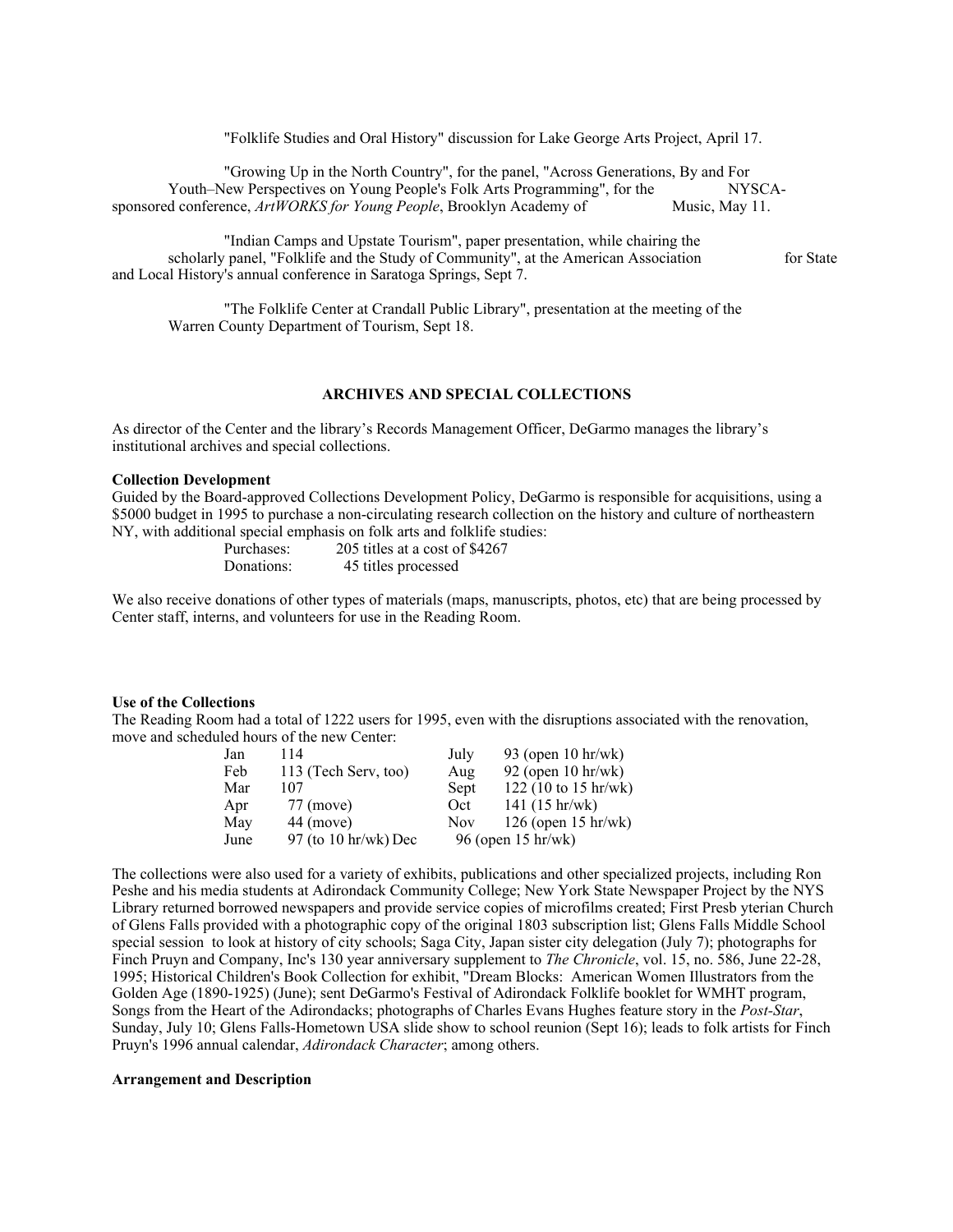• CPL Archives Project, funded by SARA-LGRMIF (1995-96), provides staff time and supplies to organize the Library's records;

• Special Collections: work on maps, photographs, biographical files, etc. has allowed for

better protection and greater public access to these materials;

• Inactive Files Room, now located in the Cage, provides staging area to follow formal procedures in maintaining records according to NYS retension schedule,

including the timely destruction of obsolete records, and the transfer of appropriate records to the Library's archives.

# **SPECIAL PROJECTS**

Several topics of special interest have begun to be researched by DeGarmo and hired consultants. This research will lead into collecting relevant materials for the special collections (ie. recorded interviews, photographs, fieldnotes, etc) and will be the basis of public programs over the next three years:

Warren County Tourism: archives consultants Ellen McHale and Albert Fowler, with advisory group and project director Todd DeGarmo, to survey and inventory business records related to the tourist industries (ie. amusements, summer camps, dude ranches), imput on database/retrieval system, publish guide to records, and plan for appropriate acquisitions, fundedthe Documentary Heritage Program, 1994-95, 1995-96.

Indian Camps and Upstate Tourism: DeGarmo with an advisory group, will continue research, write grants, and plan an exhibition and related public programing; looking to the restructured NEA.

Saunas of Washington County: DeGarmo with historic preservation consultants, is collect personal narratives and documenting some 20 sites built by the Finnish community in Washington County.

African American Domestic Yards and Gardens: consultant Martha Lyon will research, document sites in Saratoga County, and develop public programming.

# **PROFESSIONAL OUTREACH**

As director of the Center, DeGarmo has also participated in the following conferences, publications and other activities, supporting the Center's committment to the scholarly exchange of information, and to stimulate interest in our region's heritage:

## **Memberships**

Board of Directors, New York Folklore Society, 1990–. Advisory Board, Documentary Heritage Program–Capital District Library Council, 1994–. Library representative, Saratoga History Roundtable, 1994–. Adjunct faculty, Skidmore College, American Studies Program.

## **Workshops/Conferences**

New York Folklore Society Fall Conference, held in cooperation with the Cooperstown Graduate Program, Cooperstown, NY, November 11-12.

New York State Folk Arts Roundtable, Syracuse, NY, May 25-26.

New York State Folk Arts Forums:

- "Heritage Movement in New York", Schenectady, Nov 30.
- "Folk Archives Project", Colonie, June 27.

#### **Cooperation within the local network**

• Adjunct faculty, American Studies Program, Skidmore College:

Spring 1995: *Scope and Methods* (team taught with Prof. Greg Pfitzer) *Tourism in the United States* (Liberal Studies course) Summer 1995: *American Studies, Post Civil War*.